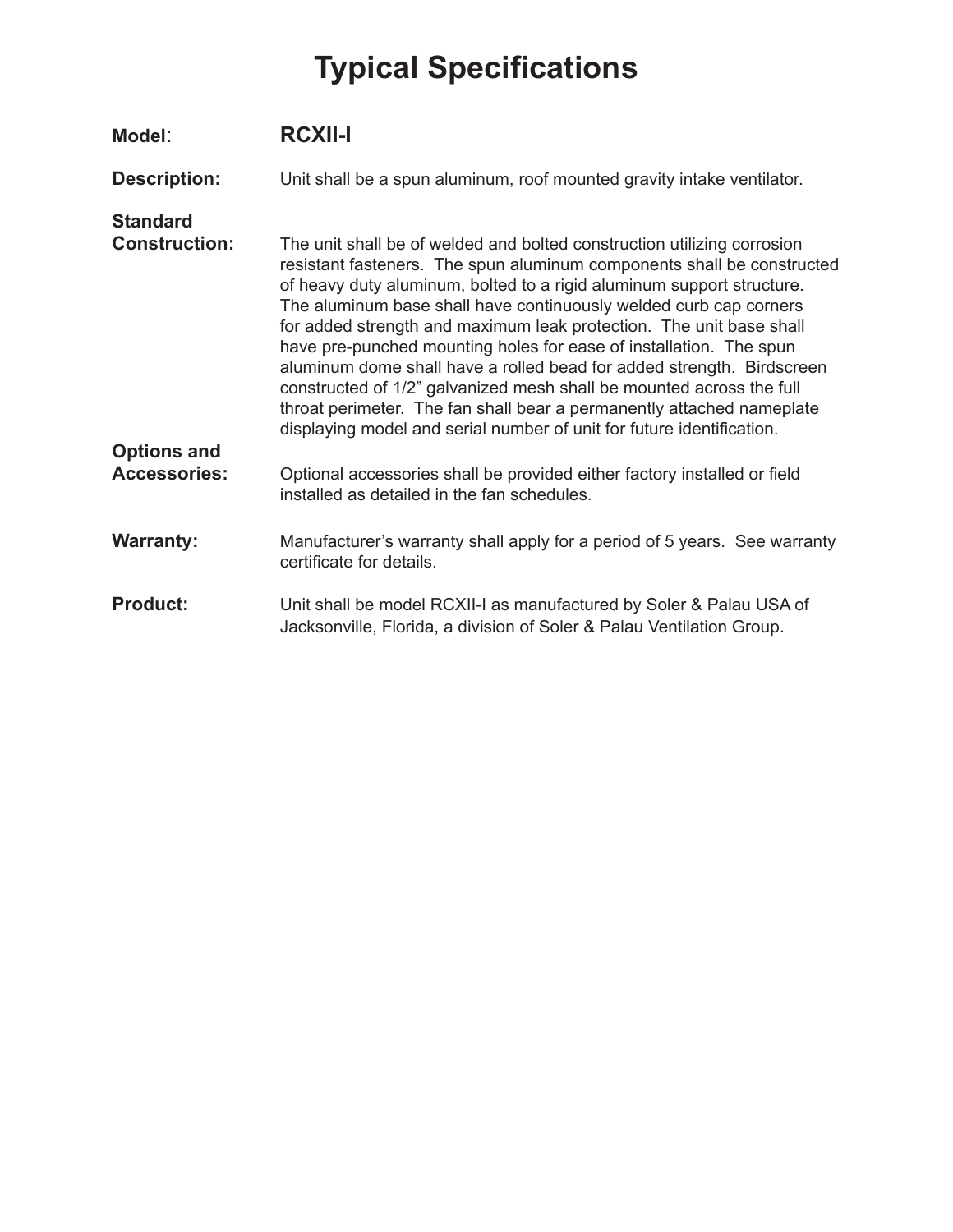| Model:                                    | <b>RCXII-R</b>                                                                                                                                                                                                                                                                                                                                                                                                                                                                                                                                                                                                                                                                                                      |
|-------------------------------------------|---------------------------------------------------------------------------------------------------------------------------------------------------------------------------------------------------------------------------------------------------------------------------------------------------------------------------------------------------------------------------------------------------------------------------------------------------------------------------------------------------------------------------------------------------------------------------------------------------------------------------------------------------------------------------------------------------------------------|
| <b>Description:</b>                       | Unit shall be a spun aluminum, roof mounted gravity relief ventilator.                                                                                                                                                                                                                                                                                                                                                                                                                                                                                                                                                                                                                                              |
| <b>Standard</b><br><b>Construction:</b>   | The unit shall be of welded and bolted construction utilizing corrosion<br>resistant fasteners. The spun aluminum components shall be constructed<br>of heavy duty aluminum, bolted to a rigid aluminum support structure.<br>The aluminum base shall have continuously welded curb cap corners for<br>added strength and maximum leak protection. Unit base shall have pre-<br>punched mounting holes. The spun aluminum dome shall have a rolled<br>bead for added strength. Birdscreen constructed of 1/2" galvanized mesh<br>shall be mounted across the full throat perimeter. The fan shall bear a<br>permanently attached nameplate displaying model and serial number of<br>unit for future identification. |
| <b>Options and</b><br><b>Accessories:</b> | Optional accessories shall be provided either factory installed or field<br>installed as detailed in the fan schedules.                                                                                                                                                                                                                                                                                                                                                                                                                                                                                                                                                                                             |
| <b>Warranty:</b>                          | Manufacturer's warranty shall apply for a period of 5 years. See warranty<br>certificate for details.                                                                                                                                                                                                                                                                                                                                                                                                                                                                                                                                                                                                               |
| <b>Product:</b>                           | Unit shall be model RCXII-R as manufactured by Soler & Palau USA of<br>Jacksonville, FL, a division of Soler & Palau Ventilation Group.                                                                                                                                                                                                                                                                                                                                                                                                                                                                                                                                                                             |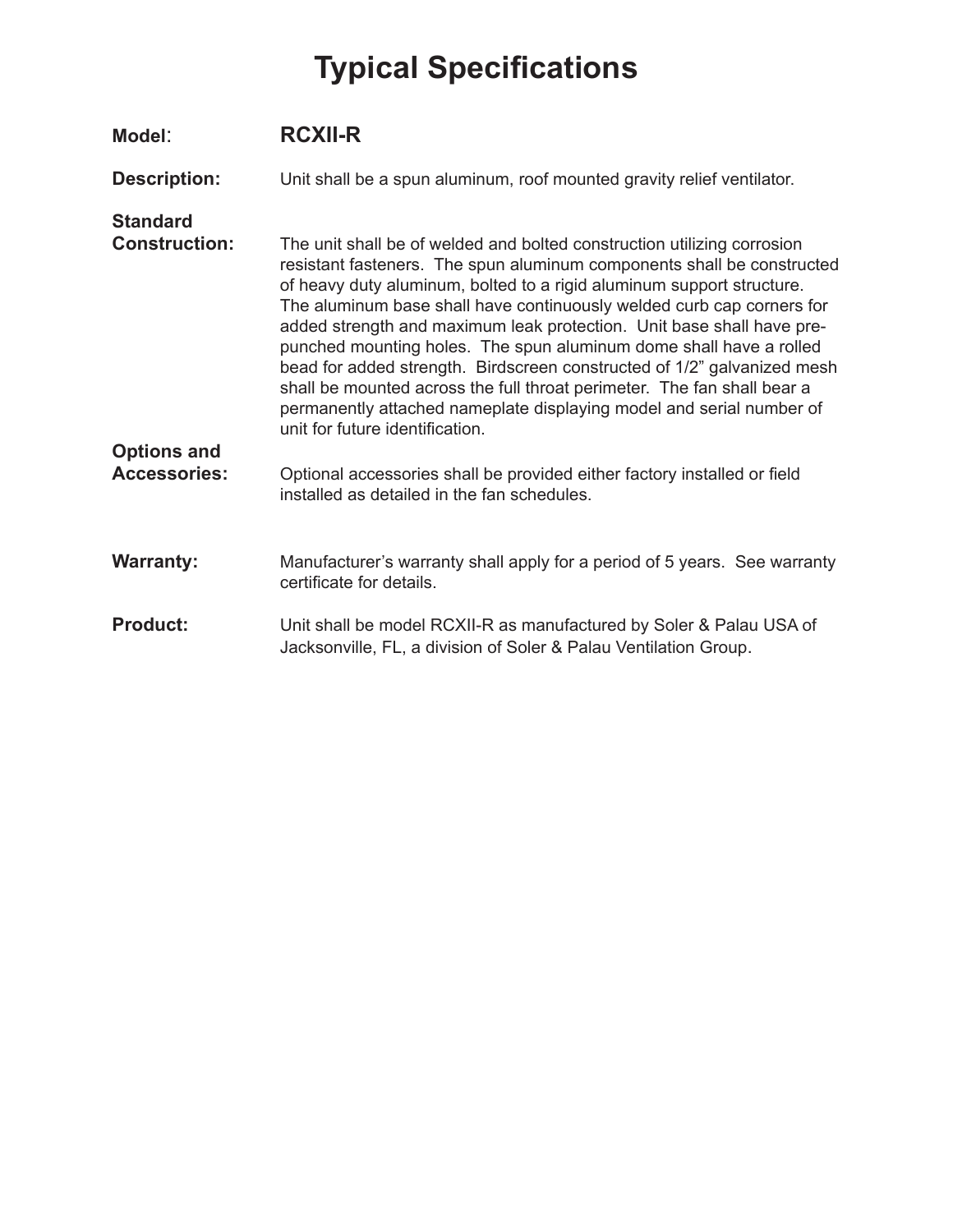| Model:                                  | <b>RCXIISF-R</b>                                                                                                                                                                                                                                                                                                                                                                                                                                                                                                                                                                                                                                                                   |
|-----------------------------------------|------------------------------------------------------------------------------------------------------------------------------------------------------------------------------------------------------------------------------------------------------------------------------------------------------------------------------------------------------------------------------------------------------------------------------------------------------------------------------------------------------------------------------------------------------------------------------------------------------------------------------------------------------------------------------------|
| <b>Description:</b>                     | Unit shall be a spun aluminum, roof mounted gravity relief ventilator.                                                                                                                                                                                                                                                                                                                                                                                                                                                                                                                                                                                                             |
| <b>Standard</b><br><b>Construction:</b> | The unit shall be of welded and bolted construction utilizing corrosion<br>resistant fasteners. The spun aluminum components shall be constructed<br>of heavy duty aluminum, bolted to a rigid aluminum support structure.<br>The aluminum base shall be self flashing for added strength and<br>maximum leak protection and to eliminate the need for a roof curb.<br>The spun aluminum dome shall have a rolled bead for added strength.<br>Birdscreen constructed of 1/2" galvanized mesh shall be mounted<br>across the full throat perimeter. The fan shall bear a permanently<br>attached nameplate displaying model and serial number of unit for future<br>identification. |
| <b>Options and</b>                      |                                                                                                                                                                                                                                                                                                                                                                                                                                                                                                                                                                                                                                                                                    |
| <b>Accessories:</b>                     | Optional accessories shall be provided either factory installed or field<br>installed as detailed in the fan schedules.                                                                                                                                                                                                                                                                                                                                                                                                                                                                                                                                                            |
| <b>Warranty:</b>                        | Manufacturer's warranty shall apply for a period of 5 years. See warranty<br>certificate for details.                                                                                                                                                                                                                                                                                                                                                                                                                                                                                                                                                                              |
| <b>Product:</b>                         | Unit shall be model RCXIISF-R as manufactured by Soler & Palau USA<br>of Jacksonville, Florida, a division of Soler & Palau Ventilation Group.                                                                                                                                                                                                                                                                                                                                                                                                                                                                                                                                     |